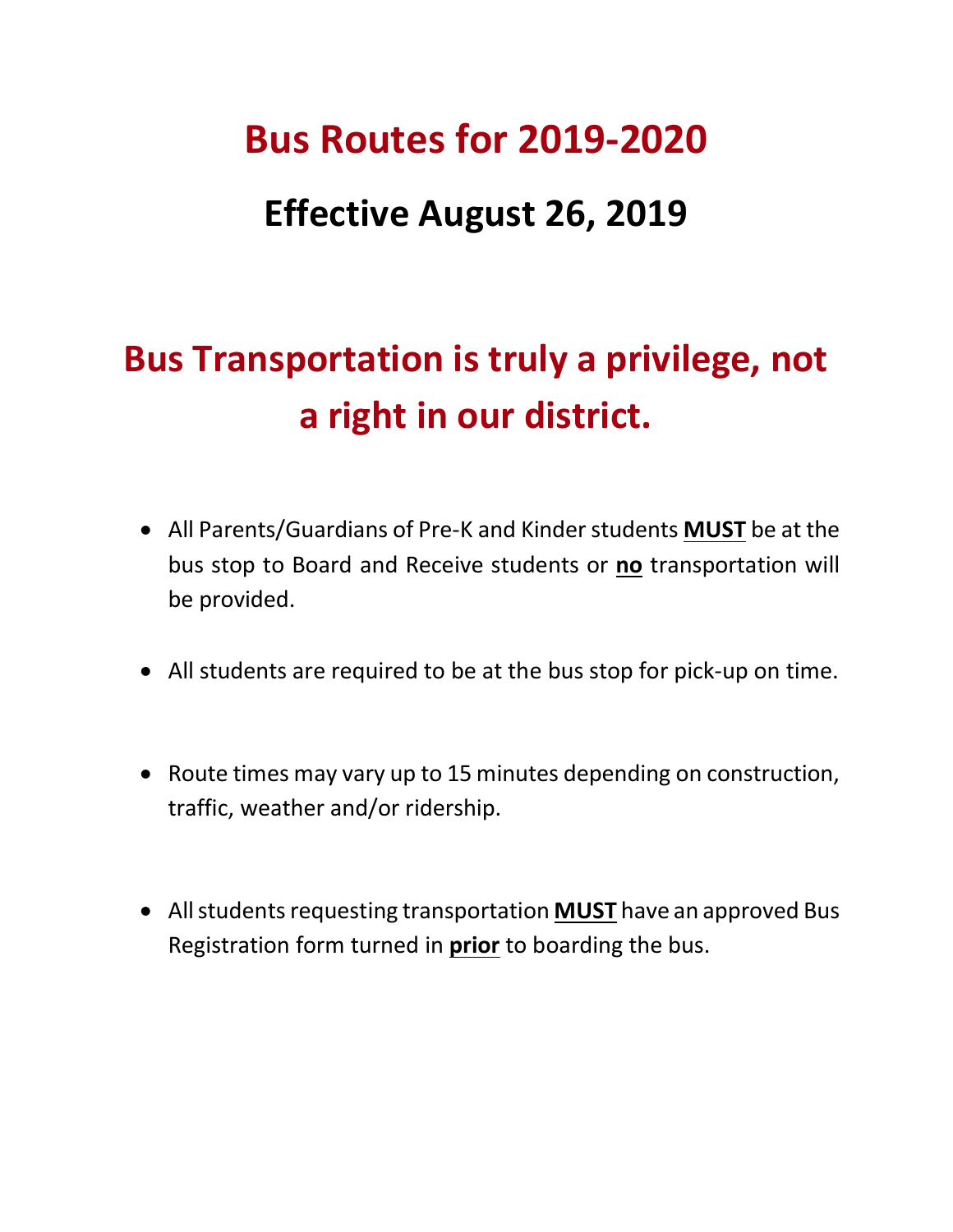#### **JFK Students/West Oso Elementary (AM)**

| $1st$ Stop on Old Brownsville Road begins at 6:40 am |           |
|------------------------------------------------------|-----------|
| <b>CR 55</b>                                         | $6:45$ am |
| <b>CR 26A</b>                                        | $6:50$ am |
| <b>CR 37</b>                                         | $6:55$ am |
| Los Colonias                                         | $7:05$ am |

#### **Junior High/High School (AM)**

| Old Brownsville Road | $7:40$ am |
|----------------------|-----------|
| Rose Petal & 763     | $7:42$ am |
| <b>CR 55</b>         | $7:47$ am |
| <b>CR 49A</b>        | $7:50$ am |
| <b>CR 37</b>         | $7:52$ am |
| Los Colonias         | $7:55$ am |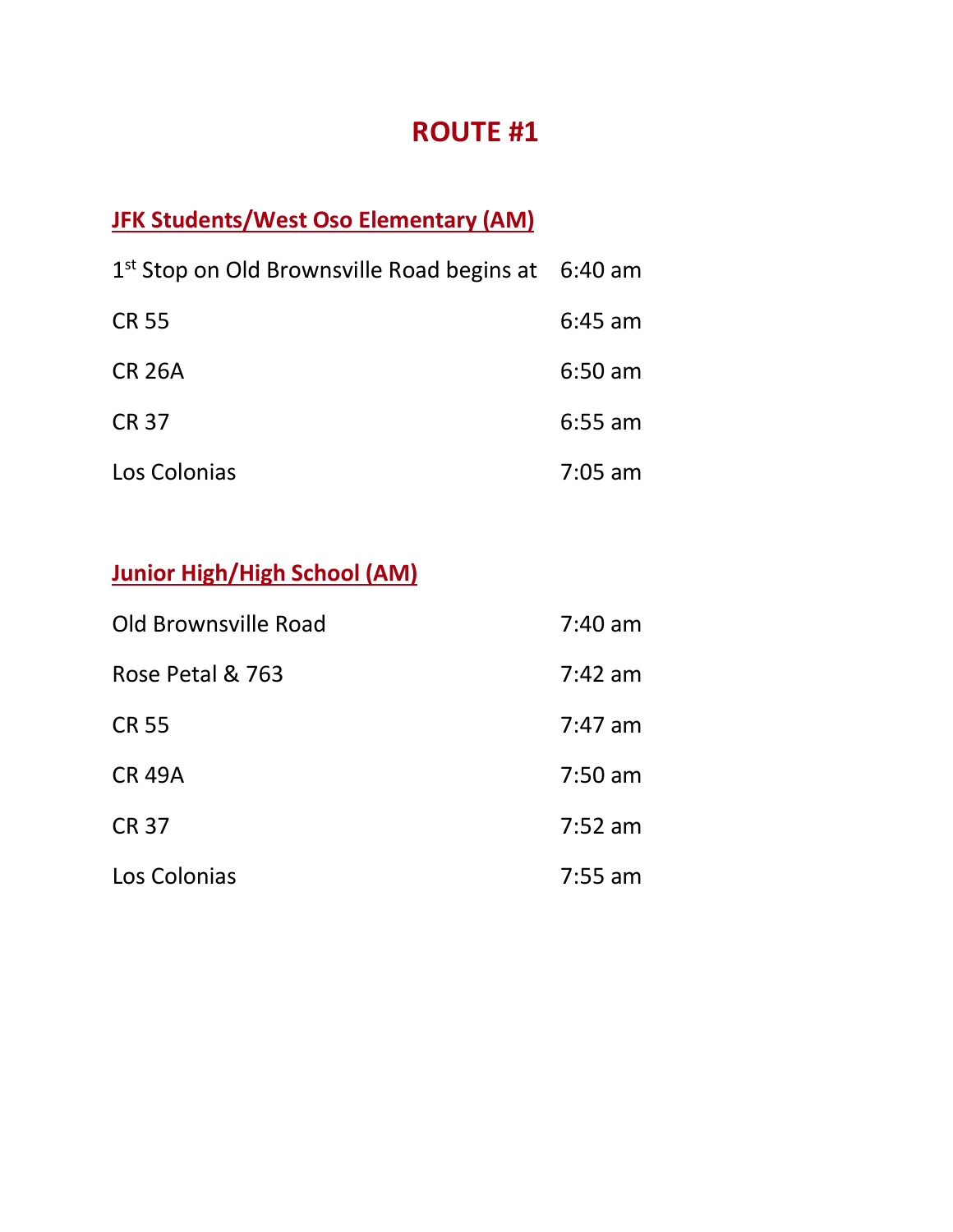#### **JFK Elementary/West Oso Elementary (AM)**

| Gibson Ln Begin pick-up at    | $6:50$ am |  |
|-------------------------------|-----------|--|
| Casa DeManana Begin           | 7:05am    |  |
| <b>Whispering Winds Apts.</b> | $7:20$ am |  |

#### **Junior High/High School (AM)**

| Gibson Ln Begin pick-up at | $7:45$ am |
|----------------------------|-----------|
| West Point @ Molina        | $7:55$ am |
| West Point @ Jose          | $7:59$ am |
| Jose @ Villarreal          | $8:00$ am |
| Villarreal @ Molina        | $8:05$ am |
| Darcey @ Archdale          | $8:10$ am |
| Darcey @ Culver            | $8:13$ am |
| Culver @ Cliff Maus        | $8:15$ am |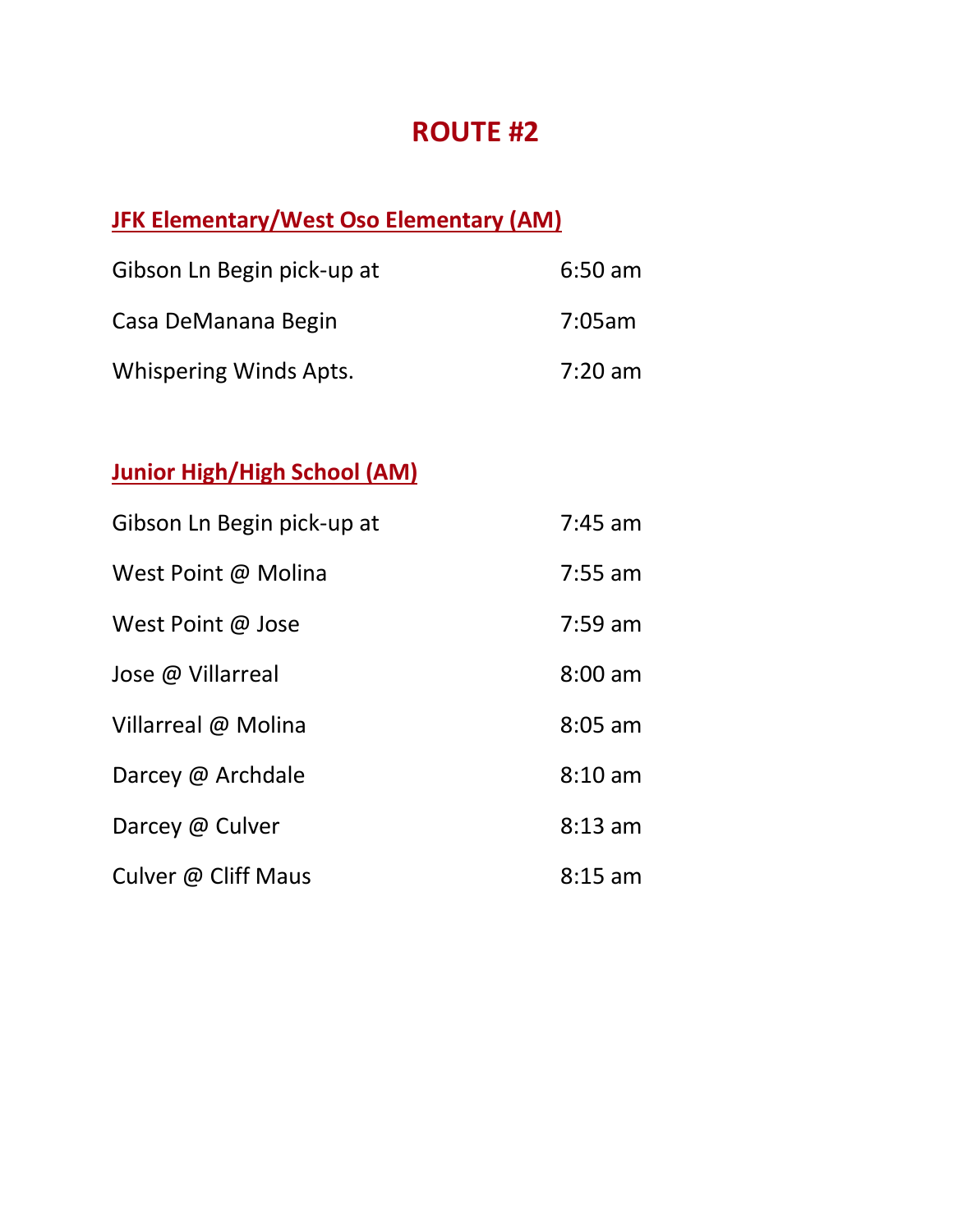#### **JFK Elementary/West Oso Elementary (AM)**

Sea Scape 7:20 am

## **Junior High / High School (AM)**

| Angela @ Bloomington   | $7:40$ am |
|------------------------|-----------|
| Molina @ Bloomington   | $7:45$ am |
| Bloomington @ Archdale | $7:50$ am |
| Archdale @ Bascule     | $7:55$ am |
| Bascule @ Riverton     | $7:58$ am |
| Sea Scape              | 8:15am    |